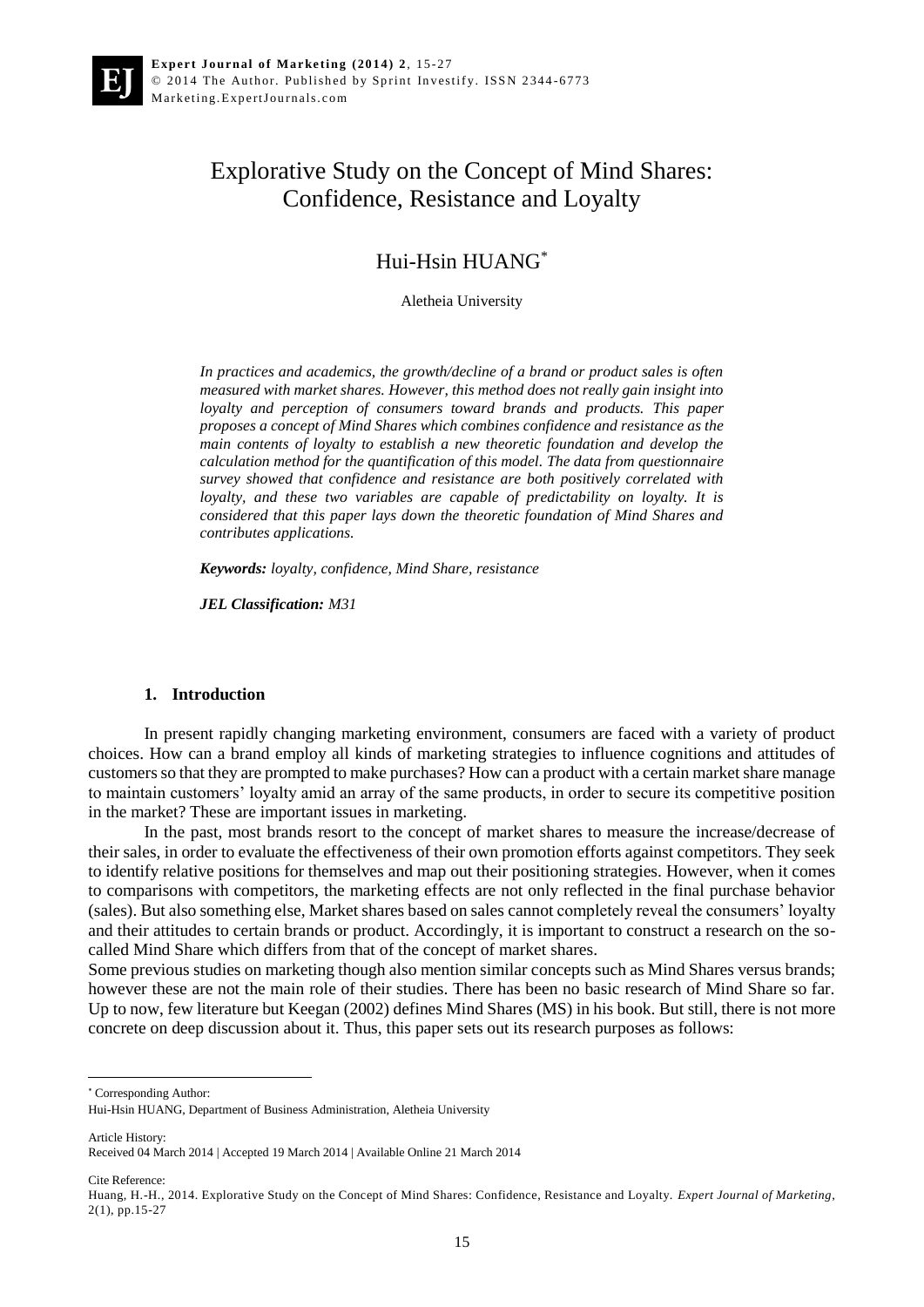(1) To extend the concept of Mind Share proposed by Keegan and to create of new contents and put more insight in order to establish a foundation of new theories;

(2) To develop some method of measure of formulae Mind Shares which is computable so as to ensure applicability of the theory to facilitate subsequent empirical researches.

In terms of theoretic foundation, this paper extends on the Mind Share concept of Keegan (2002) by incorporating with the concept of loyalty. This paper proposes new perspectives and theoretic architectures by linking the loyalty concept with confidence and resistance to compose the theoretic contents of Mind Shares. Loyalty has been an important issue in the marketing studies of today, with varying interpretations, viewpoints and empirical studies by different scholars over the years. This paper sets its examinations on the basis of loyalty and integrates it with consumers' confidence of the brand and resistance against other brands in order to deduct the formula of Mind Shares.

To sum up, this paper is based on the following framework:

(1) Mind Shares as the indicator to the quality of customers' loyalty

As for the planning of corporate marketing strategies, companies not only can compare their Mind Shares with those of competitors, but also be able to understand customers' confidence with their brands and resistance against other brands in the competitive landscape.

(2) A new decomposition of loyalty into two phases which are main factors of Mind Shares

Loyalty consists of confidence and resistance. The higher the Mind Shares that consumer have possessed for a brand commands, the higher the faith of the consumers' loyalty. In other words, these consumers have stronger confidence toward this brand and are more able to resist the persuasion from other brands (including advertising, promotions).

### **2. Literature Review**

The term "Mind Share" does not appear much in marketing literature. Madden (1991, pp.8-10) mentions "Mind Share" but it refers to short-term memory, such as the impact of personal experience to brand marketing. It does not belong to the scope of this paper. The Mind Share of similar concepts tackles the issue in practices. It analyzes the brand value by qualitative method and investigates consumer trust from a practical viewpoint, but it lacks of systematic theoretical foundation. However, Keegan (2002) elaborates on the concept of Mind Shares and provides a complete structural links and explanations. This paper starts with the original definition of Keegan (2002) on Mind Shares through a proper interpretation on the contents and then extends this concept and connects with the theory of "loyalty".

Keegan's Original Concept

Keegan's (2002) argument on Mind Shares appeared in his book "18 Guiding Principles of the Marketing Company". In Keegan's structure, the concept of loyalty is the topping principle of guidance. Subsequent marketing steps (including Mind Shares and market shares) must be based on this core concept. This is the original structural design according to the definition by Keegan (2002). It can also be used as the theoretic foundation of Mind Shares.

Under this structure, this paper starts at loyalty and gives new meanings to Mind Shares. According to Keegan, the establishment of credibility and trustworthiness of the company to consumers will make consumers have confidence and have credibility in the mind of customers. In this way, they will be willing to follow the company and the result is the Mind Shares claimed by the company. The concepts of confidence and trust can be linked to the orientation of loyalty (Costabile et al., 2002, pp.66-67 ; Dick and Basu, 1994, pp.99-114). To make consumers loyal to a certain brand, it is necessary to establish their trust and confidence. Similarly, it is possible to discuss the levels of customer loyalty with brand trust and confidence. Loyalty is the topping guidance principle in Mind Shares. Based on the concept of loyalty, this paper develops the constructs of Mind Shares from the perspectives of loyalty.

# **2.1. The Concept of Loyalty**

Customers' loyalty is one of the important sources of company competitiveness. It also helps in the devise of the marketing strategies and plans (Lam et al, 2004, pp.293-311. The concept of customer loyalty plays an important role in marketing studies. Over the years, many scholars have come up with different viewpoints and definitions. The studies of loyalty can be roughly divided into three phases (Fournier and Yao, 1997, pp.415-437; Garland and Gendall, 2004, pp.81-87):

(1) Consumers' behavior:

This approach adopts some quantitative model of repeat purchases to calculate and examine loyalty. One example is to apply Dirichlet Model (Uncles et al., 1994, pp.375-385; Danaher et al., 2003, pp.461-476;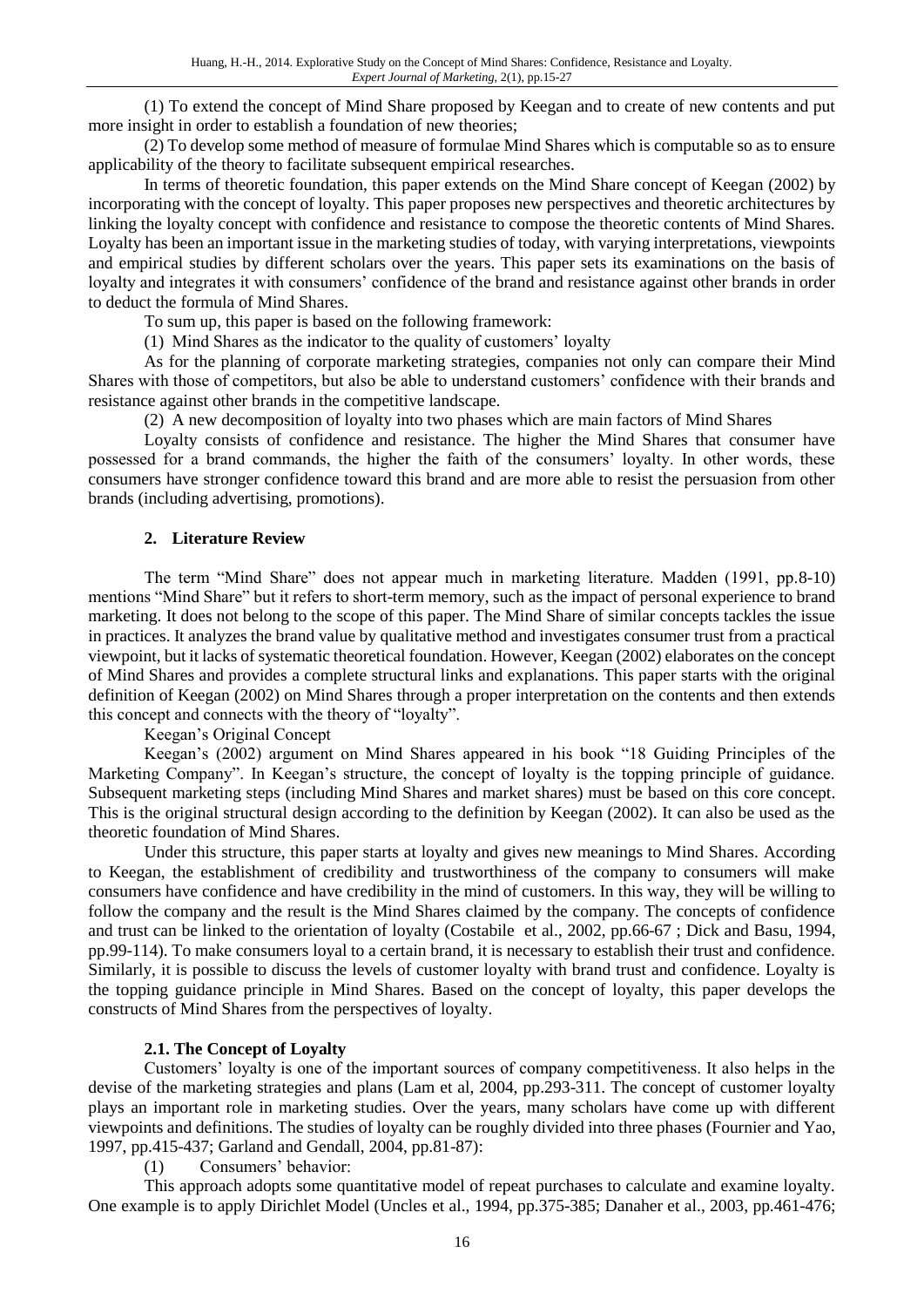Bhattacharya, 1997, pp.421-436; Fader and Schmittlein, 1993, pp.478-494) to discuss relationships among market shares, penetration and re-purchases.

(2) Cognitive process

Loyalty is considered as a correlation between attitudes and behavior (Disk and Basu, 1994, pp.99- 114), and is moderated by variables such as an individual's current circumstance or the particular situation or both. This concept is also based on biased perspectives and argues that loyalty is a specific, non-random expression.

(3) Favorable attitudes or beliefs

This approach tackles the issue from the psychological points of view. Loyalty is defined as the connection between favorable attitudes and beliefs (Selin et al, 1988, pp.210-223).

However, loyalty is not a single dimension, it may be two-dimensional, i.e. it consists of attitude and behavior (Costabile et al., 2002, pp.66-67; Garland and Gendall, 2004, 81-87).

# **2.2. Loyalty and Confidence**

Day et al. (1969, pp.29-39) integrate two elements of attitude and behavior. The consideration of loyalty cannot stand alone by simply dealing with attitudes or behavioral concepts. Rather, these two elements and the relationship between them should be included. For example, Dick and Basu (1994, pp.99-114) propose the customer loyalty model and discuss the loyalty matrix that consists of repeat patronage and relative attitude. Loyalty is deemed as a process; hence, the sequential relationship between antecedents and consequences should be dealt with.

Part of the examinations on the relationship between attitude and behaviors appear in the studies of attitudes (Berger and Mitchell, 1989, pp.269-279). To be more specific, the discussion of attitude confidence or attitude accessibility places its focus on the moderating variables that link attitude and behavior. This point of view suggests that attitudes can directly predict behavior. Rather, this standpoint argues that the consumers' direct experience, motivations, exposure to repeated information all affect their attitudes and confidence, such as factors of behavior. In the concept of loyalty if attitude to behavior is a continuous process, confidence will play a pivotal role (Loaroche and Howard, 1980, pp.377-389; Howard et al., 1988, pp.5-14). In the process from attitude to behavior, confidence represents an individual's certainty of assessment of his/her attitude. The greater the confidence, the more the attitude is related to behavior (Fazio and Zanna, 1978, pp.228-244). Beside the perspective of attitude-behavior, confidence is also an important issue in the study of loyalty. When consumers have confidence and trust in a product or brand, they are likely to have brand loyalty (Keegan, 2002; Lam et al., 2004, pp.293-311. Focusing on confidence perspectives, this paper discusses the link of the loyalty of consumers in attitude and behavior (such as repeated purchases). The more certain the consumers' attitude of loyalty to a brand or product, the stronger their confidence is in this brand or product. Hence, it can be inferred that the link to their behavioral loyalty is stronger. However, it is necessary to first clarify that confidence as a moderating variable between attitude and behavior and the confidence in a brand as part of loyalty are somewhat different. The former refers to cognitive certainty an individual holds and it is included in the implication and also is a concept of meta-cognition. The latter refers to trust and confidence in a broad sense. The differences between the former and the latter will be explained later and the quantitative measurement of the latter will be provided in the following sections.

In the study of loyalty, confidence is one of the variables to explain loyalty in a broad sense. It is also one of the moderating variables of loyal attitude and behavior inclination (the link between attitude and behavior). Therefore, this paper incorporates confidence into the concept of Mind Shares that carry the implications of loyalty. The higher the certainty of a positive attitude toward a brand, the higher the scales relevant to Mind Shares it possess. This reflects the importance of the links between loyalty implications and loyal attitude to loyal behavior.

# **2.3. Loyalty and Resistance**

Pritchard et al. (1999, pp.333-349) find that the most important moderating variable between commitment and loyalty is a concept of resistance to change. Loyalty exists because people refuse to change and want to maintain their existing choices. This is because consumers need to bear the risks of changes for switching the brands. As a result, consumers are afraid of bearing the risks associated with changes in their behavioral pattern and tend to keep their original preferences. The resistance to changes is to maintain the consistency in cognition. Consumers tend to establish a harmonious and consistent relationship between their belief, attitude and behavior. Under this cognition system, inconsistency will create psychological pressures. To remove such pressures, consumers try to avoid inconsistency from their existing perceptions, imbalanced information or proposals (Sheth and Parvatiyar, 1995, pp.255-272). Hence, resistance is a response of loyalty.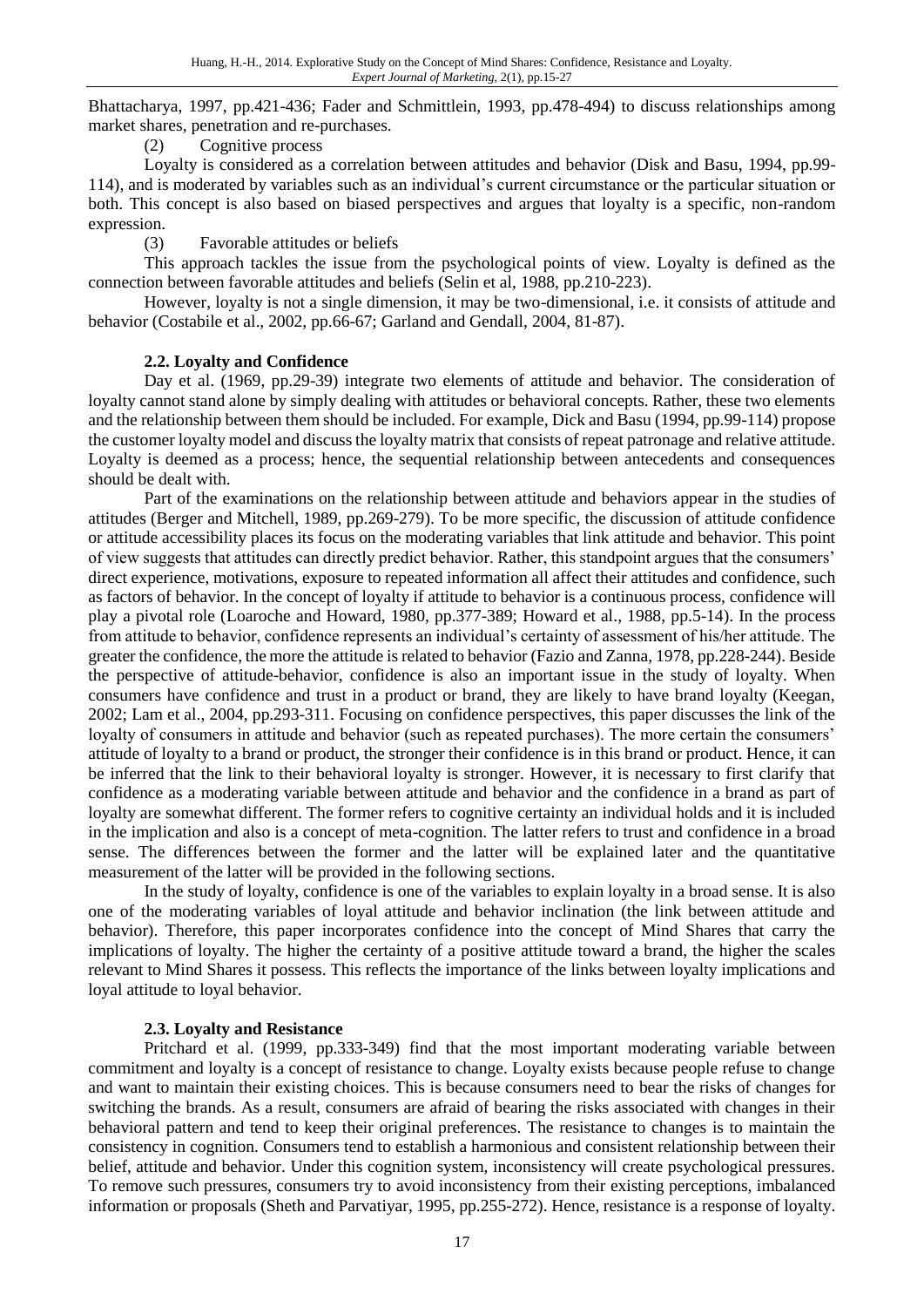A loyal consumer holds a positive attitude and ignores or event resists the persuasive communications from the competitors. They have immunity against competitors (Stum and Thiry, 1991, pp.34-37; Caruana, 2004, pp.256-269). When saying consumers demonstrate persistent support and loyalty to a certain brand, the other side of the coin is that it is hoped that they exhibit a certain degree of resistance to the persuasive and marketing strategies of competitors.

The Mind Share concept starts with the basis of loyalty. In the attitude theory, confidence links attitude and behavior. It is also an important concept that links the two dimensions of loyalty. In the attitude theory, resistance is discussed heavily in the change dimension, which strengthens the resistance of consumers against competitors of their loyal brand. Starting with attitude loyalty, this paper attempts to reduce the discrepancy between "confidence" concept and loyal behavior, and supplement the "resistance" concept as an alternative interpretation of "loyalty". "Loyalty" refers to the quality connotation of Mind Share, and is differentiated from the concept of loyalty in a broad sense generally used.

### **2.4. Confidence: Attitude Orientation and Loyalty Orientation**

As previously mentioned, the confidence in the attitude implications refers to belief confidence. Belief confidence is the level of certainty level of one's subjective perception toward the product attributes (Fishbein and Ajzen, 1975; Smith and Swinyard, 1988, pp.3-14; Yi, 1990, pp.47-63). Thus, it is a meta-cognition concept, which is defined as thinking about one's thoughts. (Brinol et al, 2004, pp.559-573).

Confidence can be distinguished from belief strength (Spreng and Page, 2001, pp.1187-1204). It stems from expectancy value theory (Fishbein and Ajzen, 1975) and the subsequent modifications (Bennett and Harrell, 1975, pp.110-117; Smith and Swinyard, 1988, pp.3-14). Belief strength is a subjective perception which consumers possess toward the product attributes. It represents subjective probabilities of association between the product and its perceived attribution. Different degrees of belief strength are the probabilities with which consumers perceive certain attributes of a product. Confidence is the certainty with which consumers can make their own judgments. Two persons who assign the same subjective probability to a given position on the content dimension may vary in their confidence associated with this probability estimate. Disk and Basu (1994, pp.99-114) suggest that attitude, like probably distributions, is the mean of the distribution of a certain subject or attitude. Confidence or certainty is like the variance of the distribution. Different individuals may have similar probability distributions when it comes to attitudes toward something, but their confidence may vary. This is because confidence reflects the level of certainty of one's attitude. The measurement method is to inquire consumers how certain they are in their beliefs, ranging from very certain to very uncertain.

In the literature on loyalty, confidence refers to the sense of trust that consumers possess toward a certain brand and the confidence they derive. Compared to less loyal consumers, highly loyal consumers pose more positive attitude toward the brand and are more certain in the confidence of their attitude judgment. Therefore, the strength of the positive attitude consumers have toward a certain brand and the assurance of their judgment certainty can boost loyalty.

This study establishes the indicators to Mind Shares from the loyalty perspectives. Hence, the confidence mentioned in this paper also starts from loyalty. The confidence defined in this paper consists of attitude side and it's certainty of judgment, rather than pure confidence.

# **2.4.1. Confidence Research and its Antecedents**

The previous studies of confidence mostly focus on the role of confidence as a predicator of attitude and behavior (Fazio and Zanna, 1978, pp.228-244). In the studies of consumer persuasion (Brinol et al, 2004, pp.559-573; Petty et al, 2002, pp.722-741), confidence is examined in expectations as a moderating variable that influences the relationships established in the disconfirmation-of-expectations model (Spreng and Page, 2001, pp.1187-1204). These studies all mention information as an antecedent that affects confidence. These include information volume, information consistency and information credibility (Smith and Swinyard, 1988, pp.3-14). Berger and Mitchell (1989, pp.269-279) (Dick & Basu, 1994, pp.99-114) find that the repeated exposures to consistent information and the decision processes associated with perception of the brand can enhance consumers' confidence.

To examine the role of confidence in attitude and its relationship with behavior from the information perspective, it is found that when there is sufficient information to assist consumers to evaluate product attributes so as to reduce their uncertainty in purchase decision making, their confidence will increase and as a result, the link between attitude to behavior intention will be strengthened (Fazio and Zanna,1978, pp.228- 244; Laroche et al., 1996, pp.115-121 ; Bennett and Harrell, 1975, pp.110-117; Zuwerink and Devine, 1996, pp.931-933; Pomerantz et al., 1995, pp.408-419). In other words, if the risks associated with uncertainties borne by consumers in their purchase decisions can be reduced, consumers will increase their confidence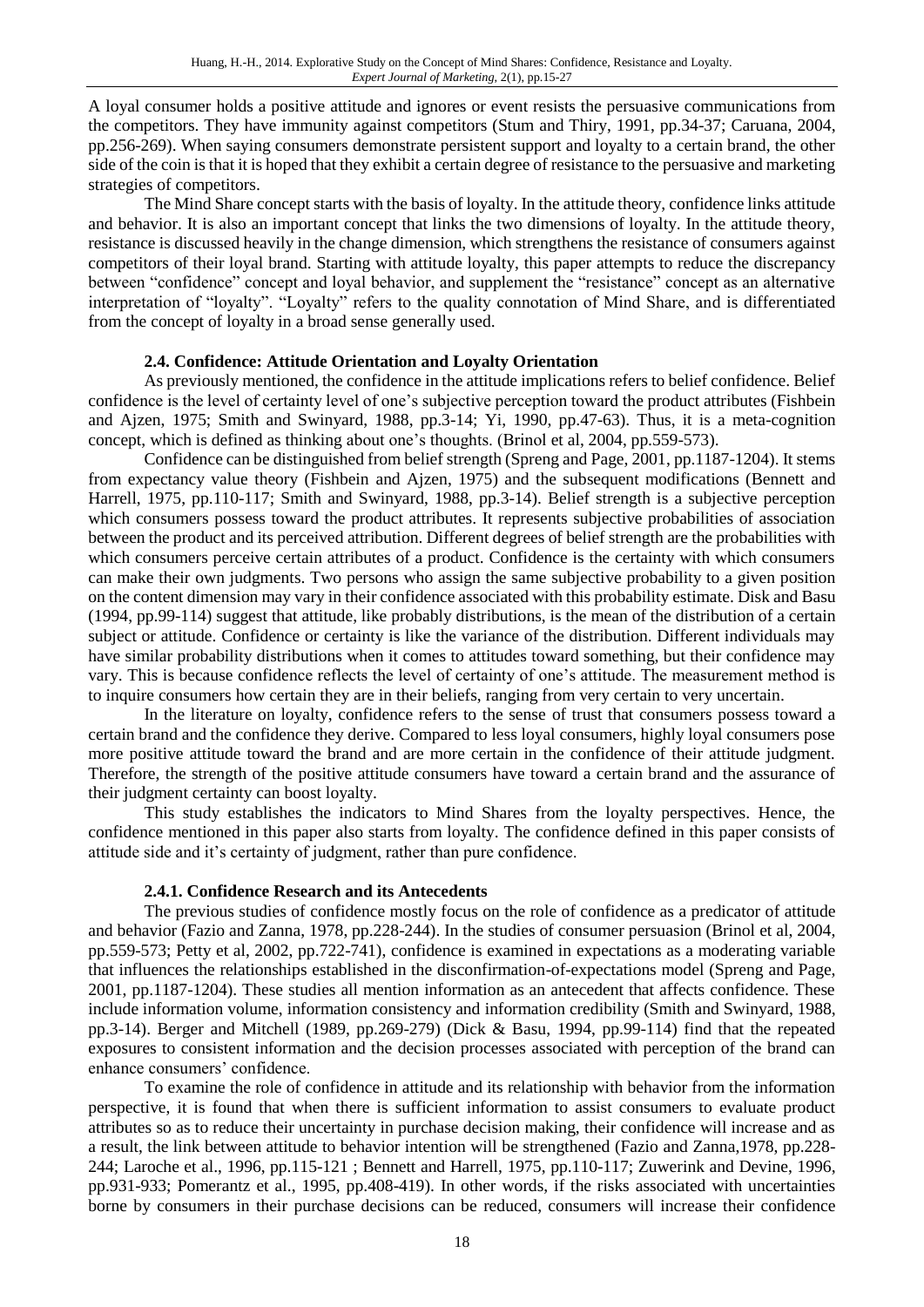(Bennett and Harrell, 1975, pp.110-117). For example, if the sources of product information come respectively from advertisements and direct experience of consumers, the former will create a lower acceptance and higher cognitive resistance for consumers. This higher cognitive resistance will result in a potential reduction of belief strength, which links with the perceived product attributes (Smith and Swinyard, 1988, pp.3-14). Also, direct experience will enhance the acceptance of information and make consumers' beliefs firmer, and thus it, affects their purchase decisions.

# **2.5. Resistance**

The term "resistance" first appears in persuasive communications mentioned by Hovland et al. (1953). Resistance occurs in the face of persuasion that aims to change attitudes. Resistance usually occurs when individuals experience unfavorable thoughts through distorting the original information or downgrading the reliability of information sources. Research on resistance is also a regular topic in psychology and it includes the effects of personal motivations, self-involvements, importance of attitudes, and the impacts of personal emotions toward resistance against information (Zuwerink and Devine, 1996, pp.931-933).

In the marketing studies of the persuasive effects of advertising messages, resistance is one of the variables. It is used to discuss what kind of the design of informational structure can be accepted by consumers more easily without experiencing resistance. Besides consumers have a positive attitude toward advertising (Zuwerink and Devine, 1996, pp.931-933). Beclch (1981, pp.333-349) finds that comparative advertising messages and repeated showings enhance consumers' resistance to competing brands. Selin (1988, pp.210- 223) also finds that loyalty is a moderating variable in the effects of repeated advertisements (Dick & Basu, 1994, pp.99-114). In other word, clear resistance to counter persuasion is related to loyalty.

In the literature regarding loyalty, resistance is the factor that shapes loyalty, and meanwhile the resistance against the persuasion from competitors is also an expression of loyalty. According to the past studies, as long as consumers can successfully resist powerful persuasion, they become more certain of their original belief (Tormala and Petty, 2002, pp.1298-1313). Resistance deepens loyalty and assures loyalty. It is a process to defend a personal attitude. By supporting this original attitude, an individual can selectively avoid the information inconsistent with his original attitude or avoid negative emotions. By slandering the message of persuader or contributing the persuasive message to negative emotions, an individual becomes more certain of his attitude. Thus the process in which an individual resists the attacks of persuasions in fact further confirms his original attitude (Tormala and Petty, 2004, pp.427-442). In other words, the previous exposure to the attacks of persuasions enhances the immunity to future attacks. This process can also be explained with metacognition. The cognition of an individual is subject to the influence of his own perceptions. When people resist persuasions, they sense their own resistance and infer it to the relevant attitude. This is why the resistance augments their attitude. In the study of Mind Shares in this paper, the process in which loyal consumers resist the persuasive messages of other brands in effect further deepens their loyalty and generates immunity for them to fight persuasive marketing strategy of other brands.

Tormala and Petty (2004, pp.427-442) also mention that this resistance process varies in accordance with the strength of persuasive messages. When an individual resists a strong persuasive message, his original attitude becomes more established. However, if an individual senses that the persuasive message is weak, the successful resistance does not affect his confirmation of the original attitude. Therefore, this paper infers that loyal consumers of a certain brand, in face of extremely tempting persuasive messages from competing and being able to successfully resist such messages, will be more certain of their brand loyalty. This confirmed loyalty will also boost future resistance.

# **2.5.1. Antecedent of Resistance**

Similar to confidence, knowledge is also an important factor in the path that links attitude with resistance. When an individual has more information connections, he becomes more empowered to resist persuasion (Pomerantz et al, 1995, pp.408-419). The literature regarding confidence mentions that the more information an individual collects, the more confident their attitude becomes. In a similar vein, information is also an important variable in the literature dealing with resistance. Thus, both confidence and resistance work side by side. The confidence boosted by information enhances resistance against persuasion from the opposition. Similarly, on the basis of loyalty, this paper incorporates resistance into the meaning of Mind Shares. In other words, Mind Shares represent consumers' resistance against the persuasion of other brands and gauges the level of resistance to changes (brand switching). The method of some quantification of resistance will be provided in the deduction and formula section.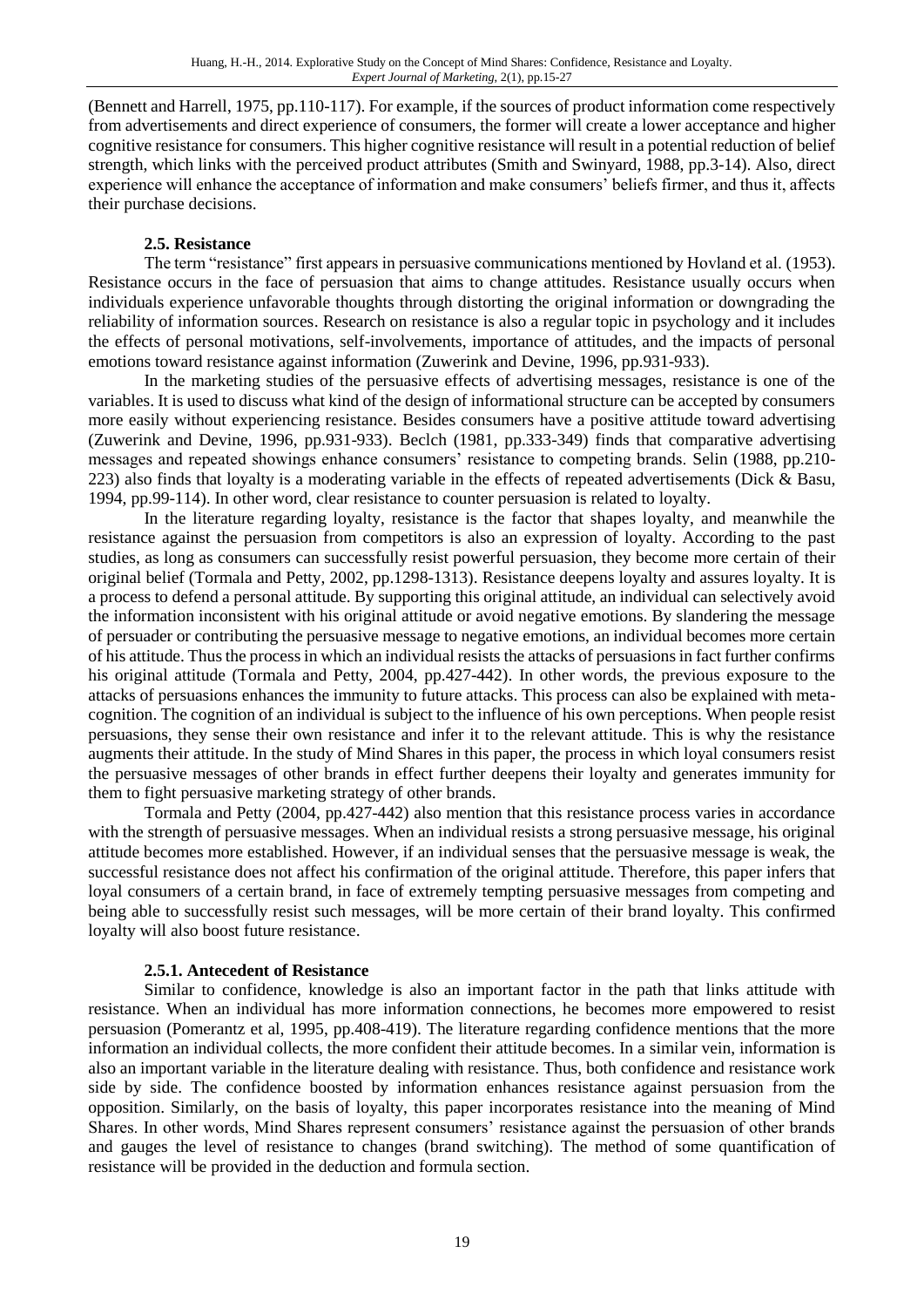### **2.6. Relationships between Confidence and Resistance and Mind Shares**

In the literature regarding loyalty, confidence is a cognitive antecedent and resistance is a consequence of customer loyalty in the structure (Dick & Basu, 1994, pp.99-114). In other words, when consumers have confidence in a brand, the link between their loyal attitude and behavior gets stronger. Loyalty is expressed in the form of resistance against persuasive messages from competing brands. Accordingly, confidence is the internal antecedent of loyalty and resistance is the external sequence of loyalty.

In the studies on persuasion, confidence and resistance are both in the domain of meta-cognition. Confidence is the judgment on the certainty of one's belief (Fishbein and Ajzen, 1975; Simth and Swinyard, 1988, pp.3-14). On the other hand, resistance is formed, in part, due to the experience of being persuaded. It becomes a part of belief knowledge (Friestad and Wright, 1994, pp.1-31; Petty and Tormala, 2004, pp.427- 442), and then affects the subsequent resistance and consumer behavior. From the perspectives of information, confidence and resistance are positively correlated. The more information collected as regards to products, the stronger the confidence and also the stronger the resistance (Pomerantz et al., 1995, pp.408-419). When there are two sources of information, such as advertising and direct experience, advertising generates lower acceptance and higher cognitive resistance, which in turn, decreases confidence strength.

From the perspectives of loyalty, confidence and resistance are like two sides of the same coin. In the mind of consumers, confidence is internal and it deals with the brand in question; on the other hand, resistance deals with competitors. As far as loyalty is concerned, confidence in the brand in question is not sufficient. Despite strong loyalty consumers may have, they may still be lured over to other brands under the attraction of tempting persuasive messages or marketing techniques from other brands. Also, consumers may have certain levels of confidence in several brands at the same time. Thus, the immunity against other brands is a prerequisite. In other words, consumers should have confidence in the brand in question and resistance in other brands.

To sum up the previous discussion on confidence and resistance, this paper defines Mind Shares as the confidence (belief certainty) consumers have in a certain brand and the level of their resistance to switching to other brands. And this reveals the loyalty. The higher Mind Shares a brand commands, the stronger consumers' loyalty is. The following chart shows the content of the mind-share concept is as:

### **Mind Share**



*Figure 1. The Conceptual Framework of Mind Share*

According to the above diagram, Mind Scale consists of confidence and resistance compose of Mind Scale for a brand or product and so contents of loyalty are incorporated.

# **3. Derivation Of Some Related Quantities**

In the following, we define some quantities which reflect the degree of confidence that a customer has in his mind for a certain brand or product and also the degree of resistance of a persuasions to other brands of a customer. Finally, we conclude a percentage in terms of those previously defined quantities which can be considered as an index of Mind Share for a customer toward a certain brand.

# **3.1.Confidence Scale**

This paper establishes Confidence Scales from the perspective of loyalty. In other words, the contents of loyalty of confidence consist of attitude toward the brand and the judgment certainty. The measurement of attitude toward the brand is five points from positive (very satisfy) to negative (very dissatisfy). The certainty of attitude judgment is the level of certainty consumers' posse regarding their judgment of the connection with product attributes attitude. It ranges from very certain to very uncertain. Attitude certainty can be measured with five points or seven points scale. If consumers are very sure of their judgment regarding product attributes attitude, it means they have high belief certainty. On the contrary, if they are not too sure of their own judgment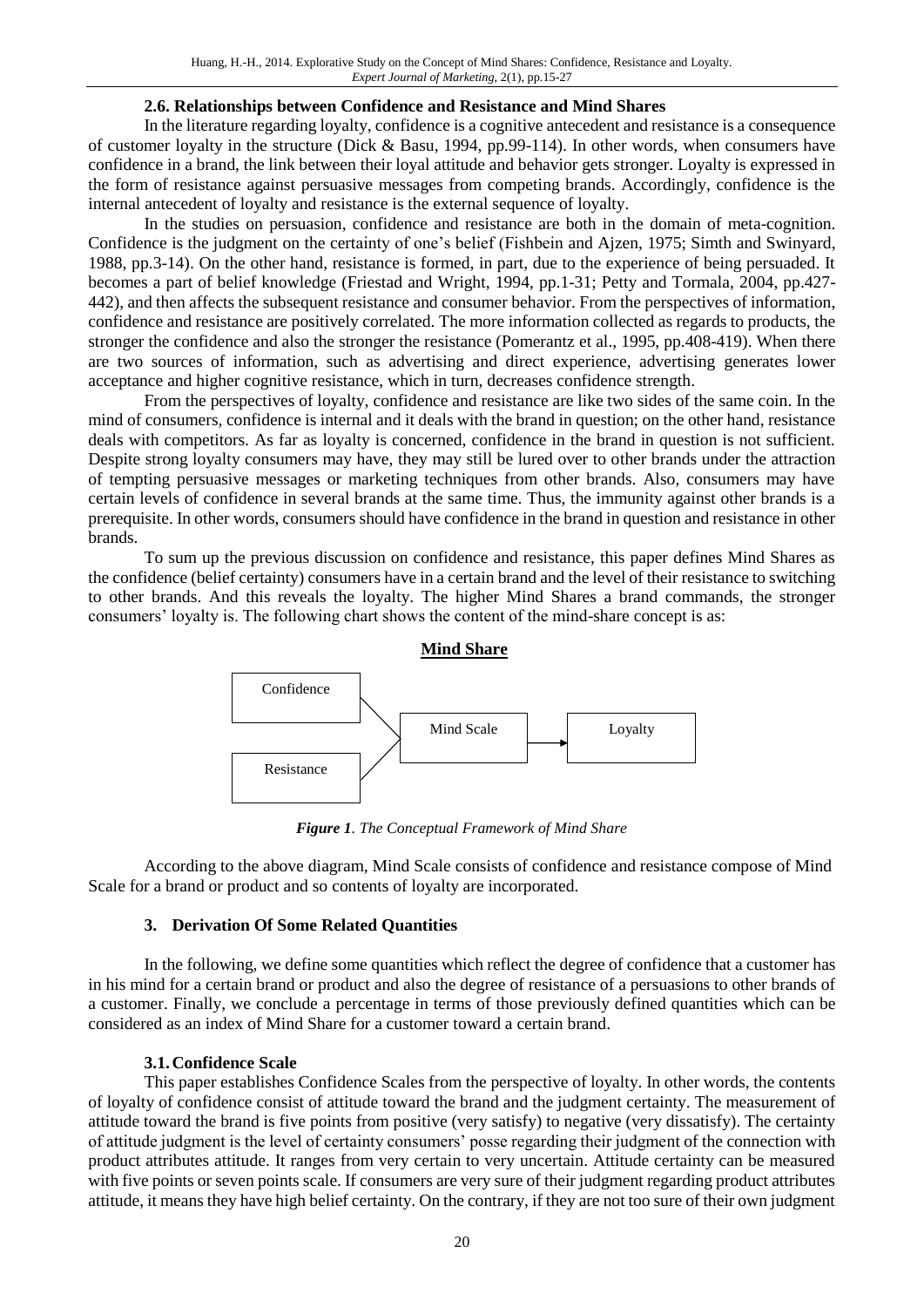of product attributes, they have low belief certainty. Confidence Scale  $C_x$  for  $x$  brand consists of elements of perceived product attitudes and level of judgment certainty of these attribute from customers. Now , we define *Cx* as follows:

$$
C_x = \sum_{i=1}^{n} \sum_{j=1}^{m} (bs_{xji} \times ac_{xji})
$$
 (1)

When *bsxij* and *acxij* denotes respectively the attitude side *bs* and attitude judgment certainty *ac* from customer *i*  $(i=1...m)$  to attribute *j*  $(i=1...n)$  of brand Confidence Scale of the *i*-th consumer in the brand.

It is our main concern to explore the construct of confidence in Mind Shares from the perspective of loyalty. Therefore, the confidence in a certain brand consists of attitude level and judgment certainty. This concept is similar to the ECV model, thus, this method is used to calculate Confidence Scale in Mind Shares.

#### **3.2.Resistance Scale**

The previous studies on resistance resort to self-reports of the respondents, who are asked to write down counter-arguments (Tormala, Clarkson and Petty, 2006, pp.423-435; Tormala and Petty, 2004, pp.427- 442, 2002, pp.1298-1313). However, this paper tackles the issue from the perspective of loyalty. Resistance refers to consumers' refusal of changes. It is a commitment in the form of resistance against brand switching. Resistance to switching is a personal mechanism to maintain perceived stability and internal consistency. In literature discussions, scholars from different fields have come up with various ideas and viewpoints. However, in marketing and loyalty maneuvers, resistance refers to the loyalty of consumers who can resist the vast array of marketing messages from competitors and stay with their original brands. Hence, it deals with brand switching.

Hence we discard self-reports of respondents conventionally seen in other researches. Rather, it designs a questionnaire based on the related topics of switching to measure the resistance levels of consumers.

$$
R_x = \sum_{i=1}^n (T_{ix})
$$
 (2)

Hence, Resistance Scale  $R<sub>x</sub>$  of brand *x* is the sum of the total resistance scores.

When  $T_{ix}$  denotes the Resistance Scale measuring the resistance of the *i*-th consumer switching to other brands. When *Tix* denotes the Resistance Scale of the *i*-th consumer switching to other brands.

#### **3.3.Mind Shares**

Mind Share is a kind of percentage concept. In the same product category, Mind Share shows percentage of some related quantity that composes of confidence and resistance of a certain brand against that of some quantity related to all brands. To the exact, we define it as follows:

$$
MS_x = \frac{R_x \times C_x}{\sum_{j=1}^k (R_j \times C_j)}
$$
(3)

Where  $MS_x$  stands for Mind Share of brand x and  $R_i$  and  $C_i$  have been defined previously and  $k$ denotes total number of brands that belong to some category of products.

Mind Shares are the product of Confidence Scale and Resistance Scale in the market corresponding to the brand in question. For its convenience, we name the product of Confidence Scale and Resistance Scale as the "Mind Scale". Mind Share of a certain brand is the Mind Scale of the brand divided by the Mind Scale of total brands.

#### **4. Application**

For a certain market, we can compute quantitative Mind Share of some brand in this market to show the attitude of consumers to this brand. The calculations are based on Confidence Scale and Resistance Scale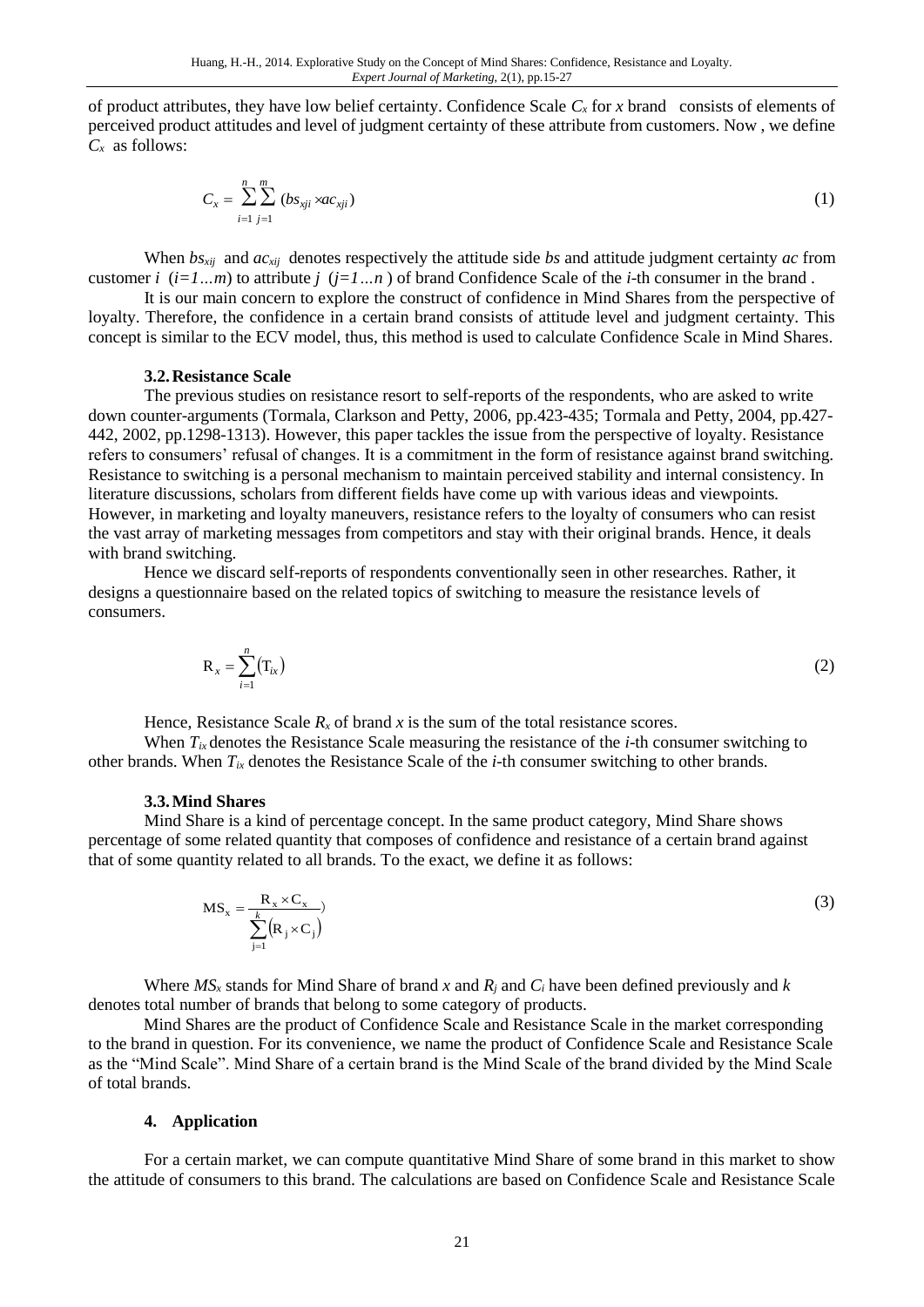which have been defined before. Shortly speaking, the calculated percentage of Mind Share of certain brand is an index which shows that indicates the level of loyalty of a customer to this brand.

This paper selects a market to investigate Confidence Scale, Resistance Scale and Mind Scale of various brands and compute Mind Shares of each individual brand, in order to illustrate the formula of Mind **Shares** 

### **4.1.Hypotheses**

Based on the quantified value of Mind Share percentage and focus on a specified market, we are interested in testing the following four hypotheses based on the sample that are taken from the specified market. Since the samples contain random mechanism, statistical tool for testing is appropriate and powerful.

H1: Confidence and loyalty are positively correlated.

While loyalty in a concept which has many phases to indicate its strength, Mind Share is one of them. In defining measurement of Mind Share, quantity of measuring confidence is closely related to Mind Share scale Therefore H1 is naturally an important topic to be discussed.

The following is a parallel but different statement of H1.

H2: Resistance and loyalty are positively correlated.

Confidence and resistance are different in its quality, however, both of them are positively correlated in its quantitative construction of measurement of Mind Share scale, yet H2 is still an important issue to be studied.

The main purpose of this paper is to establish theoretic contents of Mind Shares through the measurement of confidence and resistance so that Mind Share includes the implications of loyalty. As a result, this paper hopes to construct the formula of Mind Shares and establishes the meaning of loyalty through selecting one category product market and examining it's users.. The following hypotheses are proposed on the basis of the previous literature.

H3: Mind Scale and loyalty are positively correlated.

In addition to the validations of the above hypotheses on confidence, resistance and Mind Scale as individual variables and their relationship with loyalty, it is also desirable to understand the predictability of both confidence and resistance to loyalty. If there is a high level of interaction or correlation between confidence and resistance, the predictability of level of loyalty using the two variables at the same time will be redundant.

In the following it is desired to know whether it is only the level of confidence or the level of resistance is enough to explain loyalty.

H4: Confidence and resistance are able to explain loyalty independently.

# **4.2.Illustration of a real data set**

In this paper we focus on the mobile telecommunications market in Taiwan as a case study. After fierce competition and industry consolidation, there are only three mobile service providers remaining in Taiwan. We are going to study it via calculating their Mind Shares. Since college students are one of main group s using mobile phones. We choose undergraduate students of Tamkang University for this study. The questionnaires were issued to the undergraduate students of Tamkang University. A total of 174 questionnaires were released and retrieved. In order to reduce the bias due to the number of customers with particular operators and the potential distortion of Mind Share estimates, we controls to take 42 respondents for each brand. The contents of the questionnaire include the brand of the mobile service providers, Confidence Scale in the current brand and resistance to switches to other brands. The results of the questionnaires are used to compute the related quantities' Confidence Scale, the Resistance Scale of the respondents and finally the Mind Shares toward each brand.

The questionnaire surveys brand loyalty of individual consumers. A relational analysis on brand loyalty scale, Confidence Scale and Resistance Scale is performed in order to test the correlation between loyalty and the two variables. Finally, this paper tests the correlation between Mind Shares and average loyalty scales of individual brands in order to test the Mind Share concept proposed by this paper and the relationship between confidence, resistance (as components) and loyalty.

### **4.3.Measurement**

This paper needs to measure three items: loyalty of consumers to their own mobile service providers, confidence in their own mobile service providers and resistance against other mobile service providers. These three variables are surveyed through question sets in the questionnaire. The content of the questionnaire on loyalty covers both attitude and behavior (including reputations, preferences and behavior) and is measured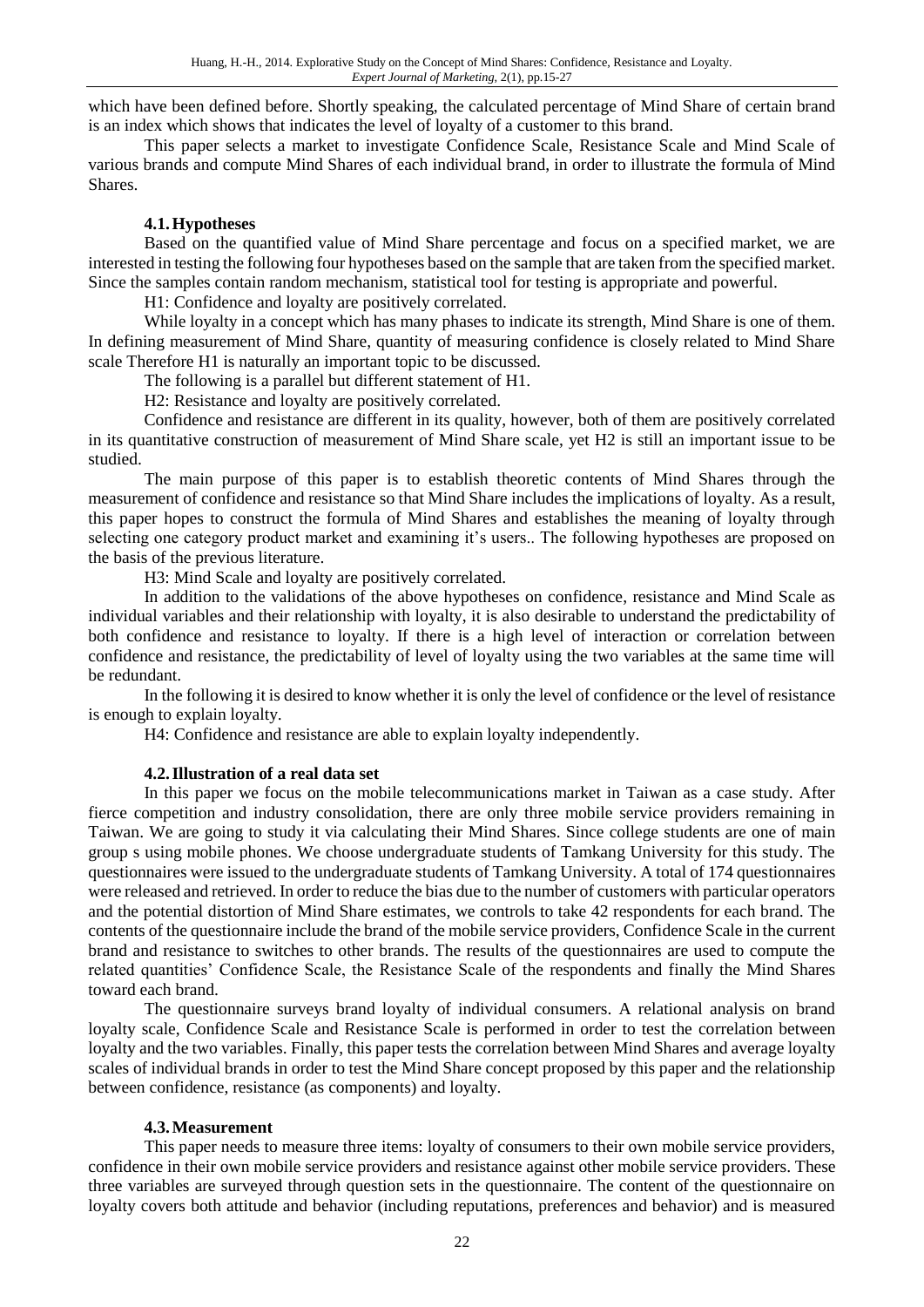with the five points Likert scale. The standardized Cronbach  $\alpha$  is valued at 0.898. The content on confidence measures attitude side and judgment certainty. Attitude judgment certainty refers to the level of sureness of consumers in their own judgment of the association to product attributes. It ranges from "extreme certainty" to "extreme uncertainty" and can be measured with a five-point scale. In terms of the reliability of attitude side, the standardized Cronbach  $\alpha$  stands at 0.902; in terms of the reliability of judgment certainty, the standardized Cronbach  $\alpha$  is 0.936. The five points Likert scale is also used to measure resistance of consumers against brand switching. The standardized Cronbach  $\alpha$  is 0.849.

### **4.4. Results**

### **4.4.1. Confidence Scales, Resistance Scales, Mind Scales and Mind Shares of Individual Brand**

There are 42 samples for the subscribers of each mobile service provider and in total, there are 126 samples. Attitude side and judgment certainty are calculated through the formula of Confidence Scale (defining by (1)), that of resistance by the formula of Resistance Scale (defining by (2)). Finally, this paper derives the Mind Shares (defining by (3)) of the three mobile service providers in the market. The Loyalty Scales are shown as follows:

| Loyalty          | Confidence | <b>Resistance</b> | <b>Mind Scale</b> | <b>Mind Share</b> |
|------------------|------------|-------------------|-------------------|-------------------|
| Chunghwa Telecom | 36.667     | 39.574            | 43.644            | 1734.986          |
| Taiwan Mobile    | 31.929     | 33.669            | 42.310            | 1417.279          |
| FarEastone       | 30.452     | 30.360            | 40.786            | 1273.779          |

*Table 1. Confidence Scales, Resistance Scales, Mind Scales and Mind Shares of Individual*

In terms of loyalty, confidence, resistance, Mind Scales and Mind Shares, Chunghwa Telecom obviously shows higher Mind Share and also loyalty than the other two, Taiwan Mobile and Fareastone. The clearly describes the structure concerning loyalty and Mind Shares in this marketing.

### **4.1.2. Hypothesis Validation**

The first step is to validate the correlation between loyalty and each variable (H-1, H-2 and H-3). Their coefficients are as follows:

| <b>Table 2.</b> Confidence Scales, Resistance Scales, Mind Scales and Mind Shares of Individual |            |                   |                   |                   |  |  |
|-------------------------------------------------------------------------------------------------|------------|-------------------|-------------------|-------------------|--|--|
| Lovalty                                                                                         | Confidence | <b>Resistance</b> | <b>Mind Scale</b> | <b>Mind Share</b> |  |  |
| Loyaltv                                                                                         | $.434**$   | $395**$           | $.515**$          | $.434**$          |  |  |
| **p<.001                                                                                        |            |                   |                   |                   |  |  |

*Table 2. Confidence Scales, Resistance Scales, Mind Scales and Mind Shares of Individual*

The above table shows that there is significantly positive correlation between respectively variables confidence, resistance, Mind Scale and loyalty. As a result, the hypotheses H-1, H-2 and H-3 are not rejected.

In addition to the individual correlation, author purpose of this paper is to establish that Mind Share as indicators that contain confidence and resistance is one of main components of loyalty. We consider regression model and assigns loyalty as a dependent variable and confidence and resistance as independent variables, to measure the explanatory power of confidence and resistance to loyalty.

The stepwise regression method is adopted. During the first stage, confidence as a variable is selected and included, because it explains  $18.2\%$  of variance in loyalty  $(F<sub>(1,8)</sub> = 28.782, p = .00)$ . The second chosen variable is resistance, which explains  $11.4\%$  of variance in loyalty by itself ( $F_{(1,8)} = 20.019$ ,  $p = .00$ ). As a result, the two models together can explain 29.1% of variance of dependence variable  $(F_{(1,8)}=26.608, p=.00)$ . As Durbin-Watson is valued at 1.981, it shows that there is no interaction between confidence and resistance as variables. As the two variables demonstrate good predictability of loyalty, therefore paper contains H4 is accepted.

### **5. Conclusion**

This paper finds that confidence and resistance are able to explain loyalty and there is no interaction between confidence and resistance. There are respectively significant correlations of confidence, resistance and Mind Share with loyalty. Hence, it is reasonable to use Mind Shares (composed of confidence and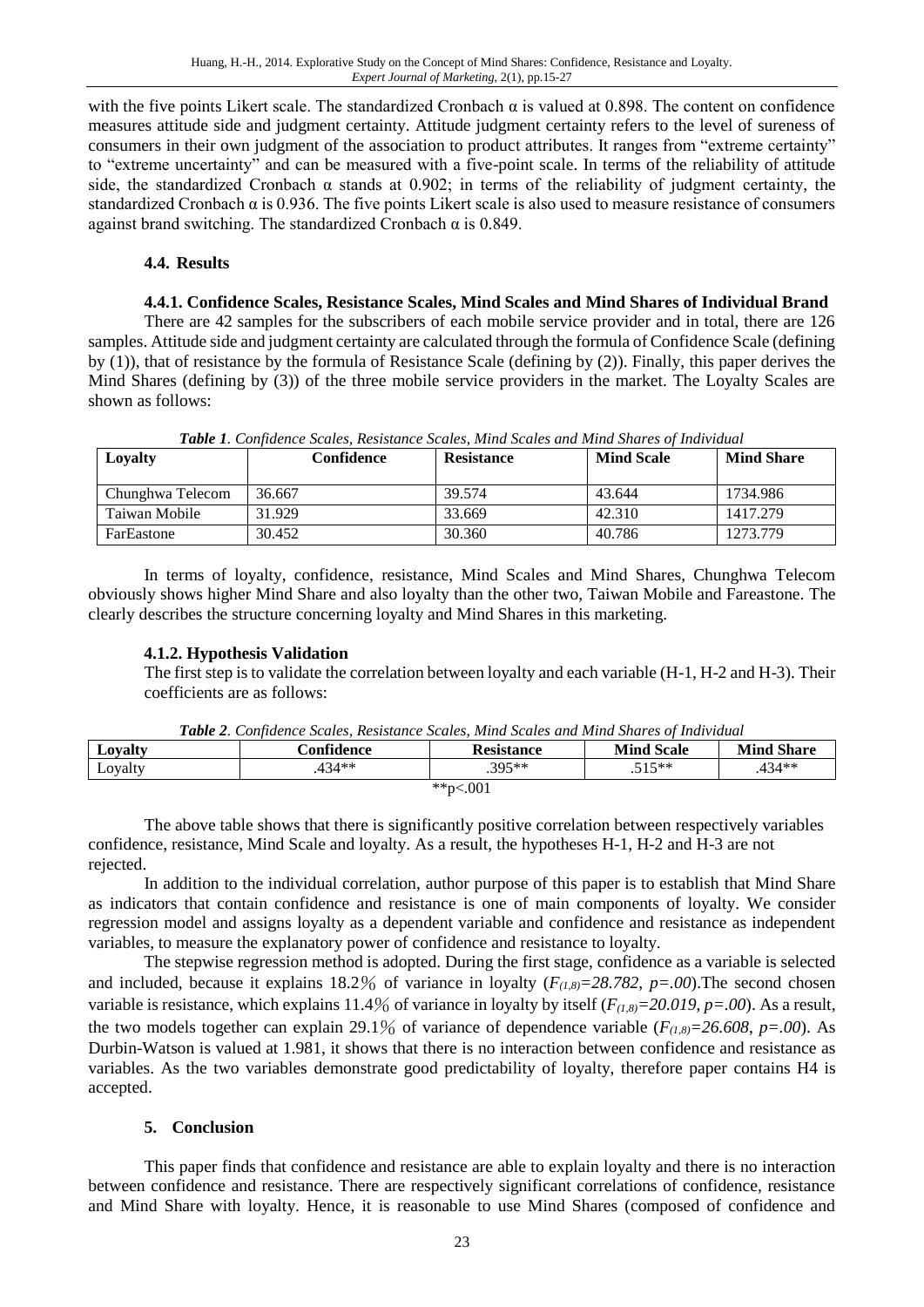resistance) as an indicator to represent the concept of loyalty. This paper incorporated results of the retrieved questionnaires issued to mobile subscribers in Taiwan to compute some proposed measures of confidence and resistance in order to validate the feasibility of Mind Share computations and the practicability of the relevant theory.

The main contribution of this paper is to construct some theoretic contents of Mind Shares and propose some quantified measurement of it. This gives an alternative interpretation of loyalty. Mind Shares reflect the level of confidence consumers in their mind for a certain brand and the resistance against the persuasion of competing brands. The concept of Mind Share can also serve as on alternative point of view of loyalty, newly defined by this paper, as the combination of confidence and resistance. Confidence is for some brand in mind; while resistance is against other brands. However, when it comes to connect loyalty, confidence alone is not sufficient. Immunity against other brands is also needed. Combination of these phases represents Mind Shares. The higher Mind Shares for a brand commands, the higher quality of consumers' loyalty attains. In the mind of these consumers, the higher the confidence in the brand, the stronger the resistance against the persuasion of other brands. As a result, Mind Shares reflect consumers' loyalty in the psychological sense. Therefore, it differs from that of the usual market share, which suggests only the fluctuations of sales in market.

### **6. Discussion**

Most of the studies on confidence and resistance focus on cognition processes (Pomerantz et al,1995, pp.408-419; Berger and Mitchell,1989, pp.269-279; Smith and Swinyard, 1988, pp.3-14) and advertising persuasion process (Tormala and Petty, 2004, pp.427-442, 2002, pp.1298-1313; Pomerantz et al,1995, pp.408- 419; Brinol et al, 2004, pp.559-573; Petty et al, 2002, pp.722-741). Few scholars apply these two concepts in the theoretic study of loyalty. Different from past studies, the main purpose of the variable of resistance in persuasion theory such as advertising study is to reduce consumers' resistance against advertising message, yet in the study of loyalty, resistance plays a positive role. Although there are research findings on confidence and resistance as variables (confidence and resistance as moderating variables to the effects of persuasion), the moderating effect of confidence and resistance and their impact on loyalty as antecedents may be different. The relationship between these antecedents (such as the strength of information) and confidence or resistance may be varied. Thus, the roles played by confidence and resistance in loyalty are unique and important. They are worthy of attention from subsequent researchers.

Below is the discussion on the theory of loyalty, confidence, resistance and Mind Shares.

# **6.1.Confidence, Resistance and Mind Shares**

The relationships between confidence, loyalty and resistance are not necessarily in juxtaposition. They may have sequential or causal relationships. Mind Shares are composed of confidence and resistance. Therefore, these two concepts are referred from loyalty in this paper. According to the proceeding study, the higher Mind Shares of a brand or product commands, the higher the quality of consumers' loyalty, confidence and resistance it has compared to its peers. However, the causal relationship between confidence, resistance and loyalty is not addressed in this paper. None of the vast amount of previous literature deals with the correlation among these three. However, according to the literature and studies on loyalty, this paper finds that confidence is a cognitive antecedent of loyalty (Dick and Basu, 1994, pp.99-114). Confidence in a certain brand is likely to enhance brand loyalty (Keegan, 2002). Thus, brand loyalty may start with confidence in the brand and then be followed by resistance as the result. Because of their loyalty, consumers are able to resist the persuasion from competing brands. The repeated mental processes of confidence or resistance lead to self reinforcement in the mind of consumers (Tormala and Petty, 2004, pp.427-442, 2002, pp.1298-1313). In this paper we explain and discuss these two main factors together and through merging or fusion them to creative the concept of loyalty. However, they may not be the same in terms of their positions in the hierarchy or sequence. The psychological process of these variables may lead to interactions and self-reinforcements.

### **6.2.Loyalty and Mind Share**

In addition, to predict loyalty in practice with Mind Shares, it is necessary to first clarify the relationship among these three and their respective roles in sequence. It is essential to confirm the dimensional meanings which relate to that loyalty represents before the actual applications is possible. This is because the measurement of loyalty by itself carries multiple dimensions. Some studies use the frequency, quantity and intervals of repeated purchases as the indicators to loyalty; while others measures the psychological loyalty of consumers (Costabile, 2000, pp.66-67). The contents of the questionnaire adopted by this paper cover both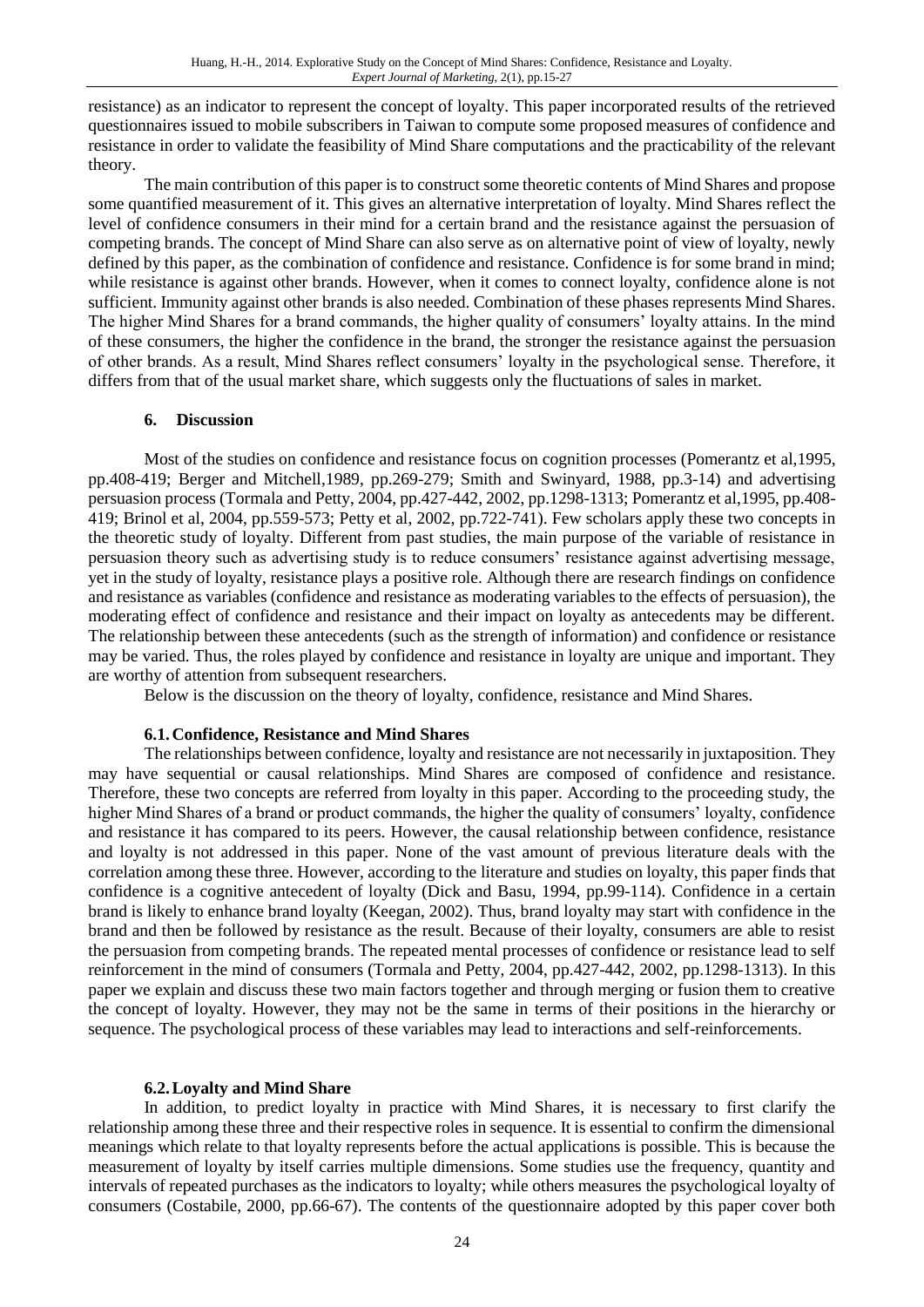attitude and behavior. It is suggested that for different aspects of loyalty, it can be performed in order to examine its relationship with confidence and resistance respectively. This paper discusses loyalty in terms of Mind Shares in the conceptual level. However, the follow-up researches will be focused on the measurement of loyalty in order to clarify the relationship between Mind Share and loyalty.

### **6.3.Resistance and Confidence**

When reviewing confidence or resistance separately, it is found that the emerging of confidence and resistance is related to the information on products or brands that consumers possess in their mind. These issues can be the credibility of information sources and information volume. According to the past studies, the more credible the information or the more direct experience an individual has, the higher the association with information it becomes. Consequently, confidence and resistance also get a boost. According to the Mind Share argument in this paper, the enhancement of confidence and resistance increases Mind Shares. Hence, information characteristics are also important variables that affect Mind Shares. However, this paper does not include the study of the relationship between information and confidence, information and resistance and which is a good topic of future research.

In order to carry out a practical application, we have proposed some quantitative measurements of Resistance Scale by combing subjective and objective factors in the perception of consumers into switching cost. This does not only translate the cognition of consumers into switching cost but also decompose the switching concept into moneyed unite. For example, the Monroe (2003) formula calculates in detail the actual purchase prices and the maximum acceptable switching prices. The result is compared against the perceived gap in the subjective evaluations by consumers. In the special product market where there are specification variances and compatibility issues, the concept of network effect can be incorporated (Shankar, 2003, pp. 375- 390) as a representative indicator in the calculation process.

The computation of the overall Mind Shares is most suitable for the comparisons of different products/sub-brands of the same product category. It may not be suitable to compare different products, indifferent category or different industries because consumers have varying cognition, confidence and resistance levels for products/brands of different categories. The Mind Share analysis will be distorted if it is used to compare different categories because the baselines are different for different categories. The proposed Mind Shares can be used to measure different brands of the same product category and the results may be compared with the increase/decrease of market shares so that inference concerning loyalty and sales can be obtained and which greatly assists strategic planning in marketing.

### **7. Acknowledgements**

The author is grateful for the partial financial support provided by Grant NSC 98WFDA400009 of the National Science Council of Taiwan.

### **8. References**

- Belch, E. G., 1981. An examination of comparative and non-comparative television commercials: the effect of claim variation and repetition on cognitive response and message acceptance. *Journal of Marketing Research,* 18(3), pp. 333-349.
- Bennett, P. D. and Harrell, G. D., 1975. The role of confidence in understanding and predicting buyers' attitudes and purchase intentions. *Journal of Consumer Research,* 2(2), pp. 110-117.
- Berger, E. I. and Mitchell, A. A., 1989. The effect of advertising on attitude accessibility attitude, confidence, and the attitude-behavior relationship. *Journal of Consumer Research,* 16(3), pp. 269-279.
- Bhattacharya, C. B., 1997. Is your brand's loyalty too much, too little, or just right?: explaining deviations in loyalty from the Dirichlet norm. *International Journal of Research in Marketing,* 14(5), pp. 421-436.
- Brinol, P., Petty, E.R. and Tormala, L. Z., 2004. Self-validation of cognitive responses to advertisements. *Journal of Consumer Research,* 30 (4), pp. 559-573.
- Caruana, A., 2004. The impact of switching costs on customer loyalty: a study among corporate customers of mobile telephony. *Journal of Targeting, Measurement and Analysis for Marketing,* 12(3), pp. 256- 269.
- Costabile, M., Raimondo, M. A. and Miceli, G., 2002. A dynamic model of customer loyalty: some empirical evidences supporting a customer buying behavior model. *American Marketing Association.* Conference Proceedings, Chicago: 13, pp. 66-67.
- Danaher, J P., Wilson, W. I. and Davis, A. R., 2003. A comparison of online and offline consumer brand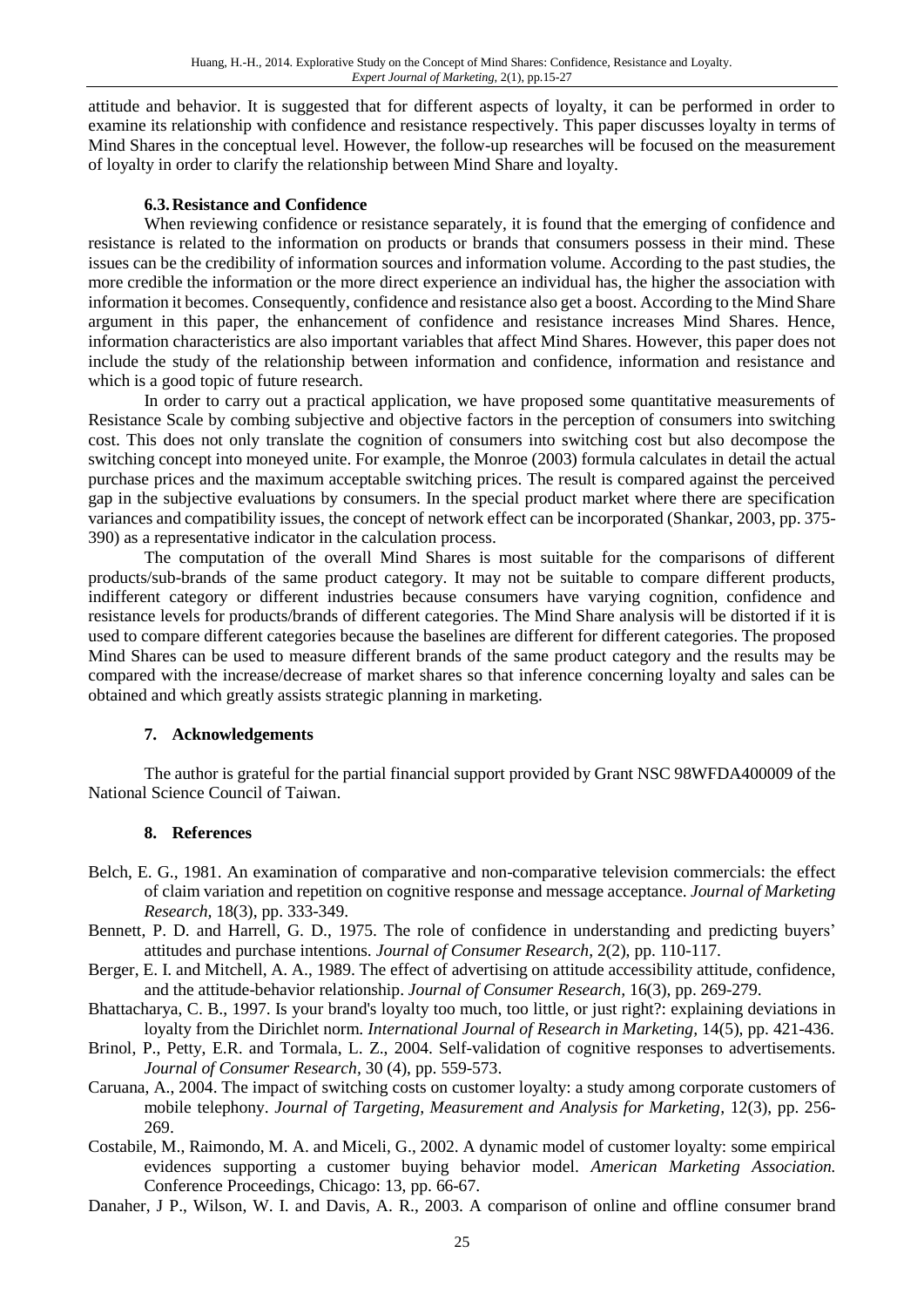loyalty. *Marketing Science,* 22(4), pp. 461-476.

- Day, G. S., 1969. A two dimension concept of brand loyalty. *Journal of Advertising Research,* 9(3), pp. 29- 35.
- Dick, A. S. and Basu, K., 1994. Customer loyalty: toward an integrated conceptual framework. *Academy of Marketing Science,* 22(2), pp. 99-114.
- Fader, S. P. and Schmittlein, C. D. 1993. Excess behavioral loyalty for high-share brands: deviations model for repeat purchasing. *Journal of Marketing Research,* 30(4), pp. 478-494.
- Fazio, R. H. and Zanna, M. P., 1978. On the predictive validity of attitudes: the roles of direct experience and confidence. *Journal of Personality,* 46(2), pp. 228-244.
- Fishbein, M. and Ajzen, I., 1975. Belief, attitude, intention and behavior: an introduction to theory and research. MA: Addison-Wesley.
- Fournier, S. and Yao, L. J., 1997. Reviving brand loyalty: a reconceptualization within the framework of consumer-brand relationships. *International Journal of Research in Marketing,* 14(5), pp. 415-437.
- Friestad, M. and Wright, F. P., 1994. The persuasion knowledge model: how people cope with persuasion attempts. *Journal of Consumer Research,* 21(1), pp. 1-31.
- Garland, R. and Gendall, L. P., 2004. Testing Dick and Basus customer loyalty Model. *Australasian Marketing Journal*, 12(3), pp. 81-87.
- Hovland, C. I., Janis, I. L. and Kelly, H. H., 1953. *Communication and Persuasion.* New haven, CT: Yale University press.
- Howard, A. J., Shay, P. R. and Green, A. C., 1988. Measuring the effect of marketing information on buying. *The Journal of Consumer Marketing,* 5(3), pp. 5-14.
- Laroche, M. and Howard, J. A., 1980. Nonlinear relations in a complex model of buyer behavior. *Journal of Consumer Research,* 6(4), pp. 377-389.
- Laroche, M., Kim, C. and Zhou, L., 1996. Brand familiarity and confidence as determinants of purchase intention: an empirical test in a multiple brand context. *Journal of Business Research,* 37(2), pp. 115- 121.
- Keegan, W. J., 2002. *Global Marketing Management.* N.J.: prentice-hall.
- Madden, S. C, 1991. Marketers battle for mind share. *Baylor Business Review*, 9(1), pp. 8-10.
- Monroe, K. B., 2003. *Pricing: Making Profitable Decisions.* Boston: McGraw-Hill/Irwin.
- Petty, E. R., Brinol, P. and Tormala, L. Z., 2002. Thought confidence as a determinant of persuasion: the selfvalidation hypothesis. *Journal of Personality and Social Psychology,* 82(5), pp. 722-741.
- Pomerantz, E. M., Chaiken, S. and Tordesillas, R. S., 1995. Attitude strength and resistance process. *Journal of Personality and Social Psychology,* 69(3), pp. 408-419.
- Pritchard, P. M., Havitz, E. M. and Howard, R. D., 1999. Analyzing the commitment loyalty link in service contexts. *Journal of the Academy of Marketing Science,* 27(3), pp. 333-349.
- Selin, W. S., Howard, R. D., Udd, E. and Cable, T. T., 1988. An analysis of consumer loyalty to municipal recreation program. *Leisure Sciences,* 10(3), pp. 210-223.
- Shankar, V. and Barry, L. B., 2003. Network effects and competition: an empirical analysis of the home video game industry. *Strategic Management Journal,* 24(4), pp. 375-390.
- Sheth, J. N. and Parvatiyar, A., 1995. Relationship marketing in consumer markets: antecedents and consequences. *Journal of the Academy of Marketing Science,* 23(4), pp. 255-272.
- Lam, S. Y., Shankar, V., Erramilli, K. M. and Murthy, B., 2004. Customer value, satisfaction, loyalty, and switching costs: an illustration from a business to business service context. *Journal of the Academy of Marketing Science,* 32(3), pp. 293-311
- Smith, E. R. and Swinyard, R. W., 1988. Cognitive response to advertising and trial belief strength, belief confidence and product curiosity. *Journal of Advertising,* 17(3), pp. 3-14.
- Spreng, A. R. and Page, J. T., 2001. The impact of confidence in expectations on consumer satisfaction. *Psychology & Marketing,* 18(1), pp. 1187-1204.
- Stum, D. L. and Thiry, A., 1991. Building customer loyalty. *Training and Development Journal,* 45(4), pp. 34-37.
- Tormala, L. Z. and Petty, E. R., 2002. What doesn't kill me makes me stronger: the effects of resisting persuasion on attitude certainty. *Journal of Personality and Social Psychology,* 83(6), pp. 1298-1313.
- Tormala, L. Z. and Petty, E. R., 2004. Source credibility and attitude certainty: a metacognitive analysis of resistance to persuasion. *Journal of Consumer Psychology,* 14(4), pp. 427-442.
- Tormala, L. Z., Clarkson, J. J. and Petty, E. R., 2006. Resisting persuasion by skin of one's teeth: the hidden success of resisted persuasive message. *Journal of Personality and Social Psychology*, 91 (3), pp. 423- 435.